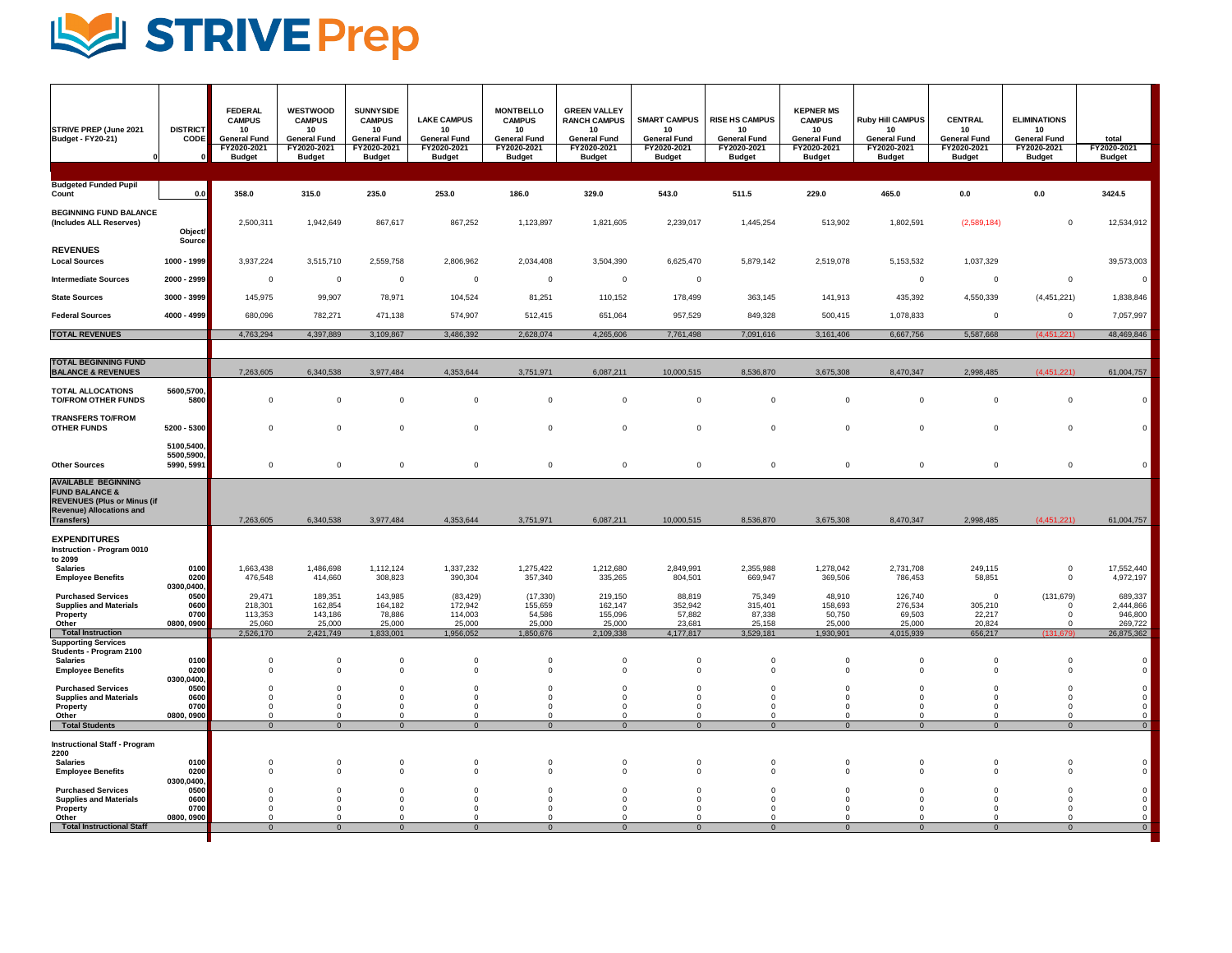| <b>STRIVE PREP (June 2021</b><br>Budget - FY20-21)         | <b>DISTRICT</b><br><b>CODE</b>                 | <b>FEDERAL</b><br><b>CAMPUS</b><br>10<br><b>General Fund</b><br>FY2020-2021<br><b>Budget</b> | <b>WESTWOOD</b><br><b>CAMPUS</b><br>10 <sup>°</sup><br><b>General Fund</b><br>FY2020-2021<br><b>Budget</b> | <b>SUNNYSIDE</b><br><b>CAMPUS</b><br>10<br><b>General Fund</b><br>FY2020-2021<br><b>Budget</b> | <b>LAKE CAMPUS</b><br>10<br><b>General Fund</b><br>FY2020-2021<br><b>Budget</b> | <b>MONTBELLO</b><br><b>CAMPUS</b><br>10<br><b>General Fund</b><br>FY2020-2021<br><b>Budget</b> | <b>GREEN VALLEY</b><br><b>RANCH CAMPUS</b><br>10<br><b>General Fund</b><br>FY2020-2021<br><b>Budget</b> | <b>SMART CAMPUS</b><br>10<br><b>General Fund</b><br>FY2020-2021<br><b>Budget</b> | <b>RISE HS CAMPUS</b><br>10 <sup>°</sup><br><b>General Fund</b><br>FY2020-2021<br><b>Budget</b> | <b>KEPNER MS</b><br><b>CAMPUS</b><br>10<br><b>General Fund</b><br>FY2020-2021<br><b>Budget</b> | <b>Ruby Hill CAMPUS</b><br>10<br><b>General Fund</b><br>FY2020-2021<br><b>Budget</b> | <b>CENTRAL</b><br>10<br><b>General Fund</b><br>FY2020-2021<br><b>Budget</b> | <b>ELIMINATIONS</b><br>10<br><b>General Fund</b><br>FY2020-2021<br><b>Budget</b> | total<br>FY2020-2021<br><b>Budget</b> |
|------------------------------------------------------------|------------------------------------------------|----------------------------------------------------------------------------------------------|------------------------------------------------------------------------------------------------------------|------------------------------------------------------------------------------------------------|---------------------------------------------------------------------------------|------------------------------------------------------------------------------------------------|---------------------------------------------------------------------------------------------------------|----------------------------------------------------------------------------------|-------------------------------------------------------------------------------------------------|------------------------------------------------------------------------------------------------|--------------------------------------------------------------------------------------|-----------------------------------------------------------------------------|----------------------------------------------------------------------------------|---------------------------------------|
| <b>General Administration -</b>                            |                                                |                                                                                              |                                                                                                            |                                                                                                |                                                                                 |                                                                                                |                                                                                                         |                                                                                  |                                                                                                 |                                                                                                |                                                                                      |                                                                             |                                                                                  |                                       |
| Program 2300<br><b>Salaries</b>                            | 0100                                           |                                                                                              |                                                                                                            |                                                                                                |                                                                                 |                                                                                                |                                                                                                         |                                                                                  |                                                                                                 |                                                                                                |                                                                                      |                                                                             |                                                                                  |                                       |
| <b>Employee Benefits</b>                                   | 0200<br>0300,0400,                             |                                                                                              |                                                                                                            |                                                                                                |                                                                                 |                                                                                                |                                                                                                         |                                                                                  |                                                                                                 |                                                                                                |                                                                                      |                                                                             |                                                                                  |                                       |
| <b>Purchased Services</b><br><b>Supplies and Materials</b> | 0500<br>0600<br>0700                           |                                                                                              |                                                                                                            |                                                                                                |                                                                                 |                                                                                                |                                                                                                         |                                                                                  |                                                                                                 |                                                                                                |                                                                                      |                                                                             |                                                                                  |                                       |
| <b>Property</b><br><b>Other</b>                            | 0800, 0900                                     |                                                                                              |                                                                                                            |                                                                                                |                                                                                 |                                                                                                |                                                                                                         |                                                                                  |                                                                                                 |                                                                                                |                                                                                      |                                                                             |                                                                                  |                                       |
| <b>Total School</b><br>Administration                      |                                                |                                                                                              |                                                                                                            |                                                                                                |                                                                                 |                                                                                                |                                                                                                         |                                                                                  |                                                                                                 |                                                                                                |                                                                                      |                                                                             |                                                                                  |                                       |
| <b>School Administration -</b><br>Program 2400             |                                                |                                                                                              |                                                                                                            |                                                                                                |                                                                                 |                                                                                                |                                                                                                         |                                                                                  |                                                                                                 |                                                                                                |                                                                                      |                                                                             |                                                                                  |                                       |
| <b>Salaries</b><br><b>Employee Benefits</b>                | 0100<br>0200                                   | 714,760<br>209,584                                                                           | 715,021<br>214,033                                                                                         | 631,503<br>185,028                                                                             | 653,880<br>205,325                                                              | 618,504<br>186,015                                                                             | 848,815<br>245,521                                                                                      | 1,122,092<br>322,770                                                             | 1,103,643<br>320,522                                                                            | 564,432<br>172,124                                                                             | 858,994<br>253,198                                                                   |                                                                             |                                                                                  | 7,831,644<br>2,314,121                |
| <b>Purchased Services</b><br><b>Supplies and Materials</b> | 0300,0400,<br>0500<br>0600                     | 510,990                                                                                      | 451,770                                                                                                    | 282,522                                                                                        | 340,086                                                                         | 228,488                                                                                        | 418,135                                                                                                 | 716,209                                                                          | 805,499                                                                                         | 295,006                                                                                        | 329,134                                                                              |                                                                             | (4,319,542)                                                                      | 58,298                                |
| <b>Property</b><br><b>Other</b>                            | 0700<br>0800, 0900                             |                                                                                              |                                                                                                            |                                                                                                |                                                                                 |                                                                                                |                                                                                                         |                                                                                  |                                                                                                 |                                                                                                |                                                                                      |                                                                             |                                                                                  |                                       |
| <b>Total School</b><br>Administration                      |                                                | 1,435,334                                                                                    | 1,380,824                                                                                                  | 1,099,053                                                                                      | 1,199,292                                                                       | 1,033,007                                                                                      | 1,512,471                                                                                               | 2,161,071                                                                        | 2,229,664                                                                                       | 1,031,562                                                                                      | 1,441,326                                                                            |                                                                             | (4,319,542)                                                                      | 10,204,062                            |
| <b>Business Services - Program</b>                         |                                                |                                                                                              |                                                                                                            |                                                                                                |                                                                                 |                                                                                                |                                                                                                         |                                                                                  |                                                                                                 |                                                                                                |                                                                                      |                                                                             |                                                                                  |                                       |
| 2500<br><b>Salaries</b>                                    | 0100                                           |                                                                                              |                                                                                                            |                                                                                                | $\overline{0}$                                                                  |                                                                                                |                                                                                                         |                                                                                  |                                                                                                 |                                                                                                |                                                                                      | 4,093,023                                                                   |                                                                                  | 4,093,023                             |
| <b>Employee Benefits</b>                                   | 0200<br>0300,0400,                             |                                                                                              |                                                                                                            |                                                                                                | $\Omega$                                                                        |                                                                                                |                                                                                                         |                                                                                  |                                                                                                 |                                                                                                |                                                                                      | 938,035                                                                     |                                                                                  | 938,035                               |
| <b>Purchased Services</b><br><b>Supplies and Materials</b> | 0500<br>0600                                   | 441,785                                                                                      | 383,115                                                                                                    | 276,671                                                                                        | 329,205                                                                         | 218,755                                                                                        | 392,915                                                                                                 | 631,252                                                                          | 599,910                                                                                         | 226,469                                                                                        | 397,569                                                                              | 1,776,575                                                                   |                                                                                  | 5,674,220                             |
| <b>Property</b><br><b>Other</b>                            | 0700<br>0800, 0900                             |                                                                                              |                                                                                                            |                                                                                                |                                                                                 |                                                                                                |                                                                                                         |                                                                                  |                                                                                                 |                                                                                                |                                                                                      |                                                                             |                                                                                  |                                       |
| <b>Total Business Services</b>                             |                                                | 441,785                                                                                      | 383,115                                                                                                    | 276,671                                                                                        | 329,205                                                                         | 218,755                                                                                        | 392,915                                                                                                 | 631,252                                                                          | 599,910                                                                                         | 226,469                                                                                        | 397,569                                                                              | 6,807,633                                                                   |                                                                                  | 10,705,277                            |
| <b>Operations and Maintenance</b><br>- Program 2600        |                                                |                                                                                              |                                                                                                            |                                                                                                |                                                                                 |                                                                                                |                                                                                                         |                                                                                  |                                                                                                 |                                                                                                |                                                                                      |                                                                             |                                                                                  |                                       |
| <b>Salaries</b><br><b>Employee Benefits</b>                | 0100<br>0200                                   |                                                                                              | $\Omega$                                                                                                   |                                                                                                | $\Omega$                                                                        |                                                                                                |                                                                                                         |                                                                                  |                                                                                                 |                                                                                                |                                                                                      | $\Omega$                                                                    |                                                                                  |                                       |
| <b>Purchased Services</b>                                  | 0300,0400,<br>0500<br>$\overline{\phantom{a}}$ | $\overline{0}$                                                                               | $\overline{0}$                                                                                             |                                                                                                | $\overline{0}$                                                                  |                                                                                                |                                                                                                         |                                                                                  | $\overline{0}$                                                                                  |                                                                                                |                                                                                      | $\overline{0}$                                                              |                                                                                  |                                       |
| <b>Supplies and Materials</b><br><b>Property</b>           | 0600<br>0700                                   |                                                                                              |                                                                                                            |                                                                                                |                                                                                 |                                                                                                |                                                                                                         |                                                                                  |                                                                                                 |                                                                                                |                                                                                      |                                                                             |                                                                                  |                                       |
| <b>Other</b><br><b>Total Operations and</b><br>Maintenance | 0800, 0900                                     |                                                                                              |                                                                                                            |                                                                                                |                                                                                 |                                                                                                |                                                                                                         |                                                                                  |                                                                                                 |                                                                                                |                                                                                      |                                                                             |                                                                                  |                                       |
| <b>Student Transportation -</b>                            |                                                |                                                                                              |                                                                                                            |                                                                                                |                                                                                 |                                                                                                |                                                                                                         |                                                                                  |                                                                                                 |                                                                                                |                                                                                      |                                                                             |                                                                                  |                                       |
| Program 2700<br><b>Salaries</b>                            | 0100<br>0200                                   |                                                                                              |                                                                                                            |                                                                                                |                                                                                 |                                                                                                |                                                                                                         |                                                                                  |                                                                                                 |                                                                                                |                                                                                      |                                                                             |                                                                                  |                                       |
| <b>Employee Benefits</b><br><b>Purchased Services</b>      | $\bm{0300{,}0400,}$<br>0500                    |                                                                                              |                                                                                                            | 58,624                                                                                         | 24,152                                                                          | 24,305                                                                                         | 41,861                                                                                                  |                                                                                  |                                                                                                 |                                                                                                |                                                                                      |                                                                             |                                                                                  | 148,942                               |
| <b>Supplies and Materials</b><br><b>Property</b>           | 0600<br>0700                                   |                                                                                              |                                                                                                            |                                                                                                |                                                                                 |                                                                                                |                                                                                                         |                                                                                  |                                                                                                 |                                                                                                |                                                                                      |                                                                             |                                                                                  |                                       |
| <b>Other</b><br><b>Total Student</b>                       | 0800, 0900                                     |                                                                                              |                                                                                                            |                                                                                                |                                                                                 |                                                                                                |                                                                                                         |                                                                                  |                                                                                                 |                                                                                                |                                                                                      |                                                                             |                                                                                  |                                       |
| Transportation                                             |                                                | 0.00                                                                                         | 0.00                                                                                                       | 58,624                                                                                         | 24,152                                                                          | 24,305                                                                                         | 41,861                                                                                                  |                                                                                  |                                                                                                 |                                                                                                |                                                                                      |                                                                             |                                                                                  | 148,942                               |
| <b>Central Support - Program</b><br>2800                   |                                                |                                                                                              |                                                                                                            |                                                                                                |                                                                                 |                                                                                                |                                                                                                         |                                                                                  |                                                                                                 |                                                                                                |                                                                                      |                                                                             |                                                                                  |                                       |
| <b>Salaries</b><br><b>Employee Benefits</b>                | 0100<br>0200                                   |                                                                                              |                                                                                                            |                                                                                                |                                                                                 |                                                                                                |                                                                                                         |                                                                                  |                                                                                                 |                                                                                                |                                                                                      |                                                                             |                                                                                  |                                       |
| <b>Purchased Services</b>                                  | 0300,0400<br>,0500                             |                                                                                              |                                                                                                            |                                                                                                |                                                                                 |                                                                                                |                                                                                                         |                                                                                  |                                                                                                 |                                                                                                |                                                                                      |                                                                             |                                                                                  |                                       |
| <b>Supplies and Materials</b><br><b>Property</b>           | 0600<br>0700                                   |                                                                                              |                                                                                                            |                                                                                                |                                                                                 |                                                                                                |                                                                                                         |                                                                                  |                                                                                                 |                                                                                                |                                                                                      |                                                                             |                                                                                  |                                       |
| <b>Other</b><br><b>Total Central Support</b>               | 0800, 0900                                     |                                                                                              | $\Omega$                                                                                                   |                                                                                                | $\Omega$                                                                        | $\Omega$                                                                                       |                                                                                                         |                                                                                  |                                                                                                 |                                                                                                |                                                                                      | $\Omega$                                                                    |                                                                                  |                                       |
|                                                            |                                                |                                                                                              |                                                                                                            |                                                                                                |                                                                                 |                                                                                                |                                                                                                         |                                                                                  |                                                                                                 |                                                                                                |                                                                                      |                                                                             |                                                                                  |                                       |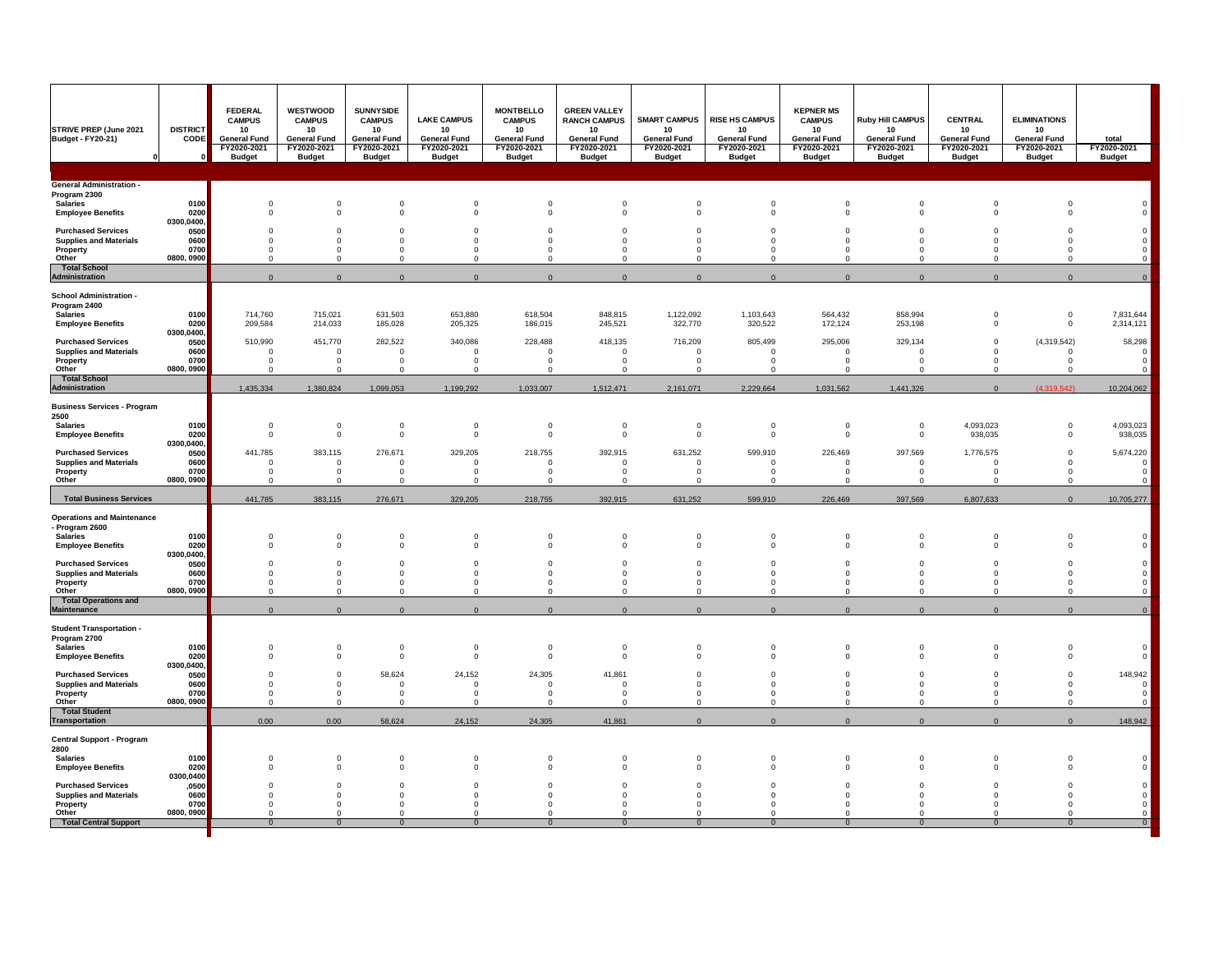| <b>STRIVE PREP (June 2021)</b><br><b>Budget - FY20-21)</b>                                      | <b>DISTRICT</b><br><b>CODE</b><br>- ON | <b>FEDERAL</b><br><b>CAMPUS</b><br>10<br><b>General Fund</b><br>FY2020-2021<br><b>Budget</b> | <b>WESTWOOD</b><br><b>CAMPUS</b><br>10<br><b>General Fund</b><br>FY2020-2021<br><b>Budget</b> | <b>SUNNYSIDE</b><br><b>CAMPUS</b><br>10<br><b>General Fund</b><br>FY2020-2021<br><b>Budget</b> | <b>LAKE CAMPUS</b><br>10<br><b>General Fund</b><br>FY2020-2021<br><b>Budget</b> | <b>MONTBELLO</b><br><b>CAMPUS</b><br>10<br><b>General Fund</b><br>FY2020-2021<br><b>Budget</b> | <b>GREEN VALLEY</b><br><b>RANCH CAMPUS</b><br>10<br><b>General Fund</b><br>FY2020-2021<br><b>Budget</b> | <b>SMART CAMPUS</b><br>10<br><b>General Fund</b><br>FY2020-2021<br><b>Budget</b> | <b>RISE HS CAMPUS</b><br>10<br><b>General Fund</b><br>FY2020-2021<br><b>Budget</b> | <b>KEPNER MS</b><br><b>CAMPUS</b><br>10<br><b>General Fund</b><br>FY2020-2021<br><b>Budget</b> | <b>Ruby Hill CAMPUS</b><br>10<br><b>General Fund</b><br>FY2020-2021<br><b>Budget</b> | <b>CENTRAL</b><br>10<br><b>General Fund</b><br>FY2020-2021<br><b>Budget</b> | <b>ELIMINATIONS</b><br>10<br><b>General Fund</b><br>FY2020-2021<br><b>Budget</b> | total<br>FY2020-2021<br><b>Budget</b> |
|-------------------------------------------------------------------------------------------------|----------------------------------------|----------------------------------------------------------------------------------------------|-----------------------------------------------------------------------------------------------|------------------------------------------------------------------------------------------------|---------------------------------------------------------------------------------|------------------------------------------------------------------------------------------------|---------------------------------------------------------------------------------------------------------|----------------------------------------------------------------------------------|------------------------------------------------------------------------------------|------------------------------------------------------------------------------------------------|--------------------------------------------------------------------------------------|-----------------------------------------------------------------------------|----------------------------------------------------------------------------------|---------------------------------------|
| <b>Other Support - Program</b>                                                                  |                                        |                                                                                              |                                                                                               |                                                                                                |                                                                                 |                                                                                                |                                                                                                         |                                                                                  |                                                                                    |                                                                                                |                                                                                      |                                                                             |                                                                                  |                                       |
| 2900                                                                                            |                                        |                                                                                              |                                                                                               |                                                                                                |                                                                                 |                                                                                                |                                                                                                         |                                                                                  |                                                                                    |                                                                                                |                                                                                      |                                                                             |                                                                                  |                                       |
| <b>Salaries</b><br><b>Employee Benefits</b>                                                     | 0100 <br> 0200 <br>0300,0400           |                                                                                              |                                                                                               |                                                                                                |                                                                                 |                                                                                                |                                                                                                         |                                                                                  |                                                                                    |                                                                                                |                                                                                      |                                                                             |                                                                                  |                                       |
| <b>Purchased Services</b>                                                                       | ,0500                                  |                                                                                              |                                                                                               |                                                                                                |                                                                                 |                                                                                                |                                                                                                         |                                                                                  |                                                                                    |                                                                                                |                                                                                      |                                                                             |                                                                                  |                                       |
| <b>Supplies and Materials</b><br><b>Property</b>                                                | 0600<br>0700                           |                                                                                              |                                                                                               |                                                                                                |                                                                                 |                                                                                                |                                                                                                         |                                                                                  |                                                                                    |                                                                                                |                                                                                      |                                                                             |                                                                                  |                                       |
| Other                                                                                           | 0800, 0900                             |                                                                                              |                                                                                               |                                                                                                |                                                                                 |                                                                                                |                                                                                                         |                                                                                  |                                                                                    |                                                                                                |                                                                                      |                                                                             |                                                                                  |                                       |
| <b>Total Other Support</b>                                                                      |                                        |                                                                                              | $\Omega$                                                                                      | $\Omega$                                                                                       | $\Omega$                                                                        | $\cap$                                                                                         |                                                                                                         |                                                                                  |                                                                                    | $\Omega$                                                                                       |                                                                                      |                                                                             |                                                                                  |                                       |
| <b>Food Service Operations -</b><br>Program 3100<br><b>Salaries</b><br><b>Employee Benefits</b> | 0100<br> 0200                          |                                                                                              |                                                                                               |                                                                                                |                                                                                 |                                                                                                |                                                                                                         |                                                                                  |                                                                                    |                                                                                                |                                                                                      |                                                                             |                                                                                  |                                       |
| <b>Purchased Services</b>                                                                       | 0300,0400<br>,0500                     | 15,411                                                                                       | 10,622                                                                                        | 11,036                                                                                         | 12,497                                                                          | 9,734                                                                                          | 11,631                                                                                                  | 18,986                                                                           |                                                                                    | 11,876                                                                                         | 42,005                                                                               |                                                                             |                                                                                  | 143,798                               |
| <b>Supplies and Materials</b>                                                                   | 0600                                   |                                                                                              |                                                                                               |                                                                                                |                                                                                 |                                                                                                |                                                                                                         |                                                                                  |                                                                                    |                                                                                                |                                                                                      |                                                                             |                                                                                  |                                       |
| <b>Property</b><br><b>Other</b>                                                                 | 0700 <br>0800, 0900                    |                                                                                              |                                                                                               |                                                                                                |                                                                                 |                                                                                                |                                                                                                         |                                                                                  |                                                                                    |                                                                                                |                                                                                      |                                                                             |                                                                                  |                                       |
| <b>Total Other Support</b>                                                                      |                                        | 15,411                                                                                       | 10,622                                                                                        | 11,036                                                                                         | 12,497                                                                          | 9,734                                                                                          | 11,631                                                                                                  | 18,986                                                                           |                                                                                    | 11,876                                                                                         | 42,005                                                                               |                                                                             |                                                                                  | 143,798                               |
| <b>Enterprise Operatings -</b><br>Program 3200                                                  |                                        |                                                                                              |                                                                                               |                                                                                                |                                                                                 |                                                                                                |                                                                                                         |                                                                                  |                                                                                    |                                                                                                |                                                                                      |                                                                             |                                                                                  |                                       |
| <b>Salaries</b>                                                                                 | 0100                                   |                                                                                              |                                                                                               |                                                                                                |                                                                                 |                                                                                                |                                                                                                         |                                                                                  |                                                                                    |                                                                                                |                                                                                      |                                                                             |                                                                                  |                                       |
| <b>Employee Benefits</b>                                                                        | 0200 <br>0300,0400                     |                                                                                              |                                                                                               |                                                                                                |                                                                                 |                                                                                                |                                                                                                         |                                                                                  |                                                                                    |                                                                                                |                                                                                      |                                                                             |                                                                                  |                                       |
| <b>Purchased Services</b>                                                                       | ,0500                                  |                                                                                              |                                                                                               |                                                                                                |                                                                                 |                                                                                                |                                                                                                         |                                                                                  |                                                                                    |                                                                                                |                                                                                      |                                                                             |                                                                                  |                                       |
| <b>Supplies and Materials</b><br><b>Property</b>                                                | 0600<br>0700                           |                                                                                              |                                                                                               |                                                                                                |                                                                                 |                                                                                                |                                                                                                         |                                                                                  |                                                                                    |                                                                                                |                                                                                      |                                                                             |                                                                                  |                                       |
| <b>Other</b>                                                                                    | 0800, 0900                             |                                                                                              |                                                                                               |                                                                                                |                                                                                 |                                                                                                |                                                                                                         |                                                                                  |                                                                                    |                                                                                                |                                                                                      |                                                                             |                                                                                  |                                       |
| <b>Total Enterprise</b><br><b>Operations</b>                                                    |                                        |                                                                                              |                                                                                               |                                                                                                |                                                                                 |                                                                                                |                                                                                                         |                                                                                  |                                                                                    |                                                                                                |                                                                                      |                                                                             |                                                                                  |                                       |
| <b>Community Services -</b>                                                                     |                                        |                                                                                              |                                                                                               |                                                                                                |                                                                                 |                                                                                                |                                                                                                         |                                                                                  |                                                                                    |                                                                                                |                                                                                      |                                                                             |                                                                                  |                                       |
| Program 3300<br><b>Salaries</b>                                                                 | $\mathbf{0100}$                        |                                                                                              |                                                                                               |                                                                                                |                                                                                 |                                                                                                |                                                                                                         |                                                                                  |                                                                                    |                                                                                                |                                                                                      |                                                                             |                                                                                  |                                       |
| <b>Employee Benefits</b>                                                                        | 0200                                   |                                                                                              |                                                                                               |                                                                                                |                                                                                 |                                                                                                |                                                                                                         |                                                                                  |                                                                                    |                                                                                                |                                                                                      |                                                                             |                                                                                  |                                       |
| <b>Purchased Services</b>                                                                       | 0300,0400<br>,0500                     |                                                                                              |                                                                                               |                                                                                                |                                                                                 |                                                                                                |                                                                                                         |                                                                                  |                                                                                    |                                                                                                |                                                                                      |                                                                             |                                                                                  |                                       |
| <b>Supplies and Materials</b>                                                                   | 0600                                   |                                                                                              |                                                                                               |                                                                                                |                                                                                 |                                                                                                |                                                                                                         |                                                                                  |                                                                                    |                                                                                                |                                                                                      |                                                                             |                                                                                  |                                       |
| <b>Property</b><br><b>Other</b>                                                                 | 0700<br>0800, 0900                     |                                                                                              |                                                                                               |                                                                                                |                                                                                 |                                                                                                |                                                                                                         |                                                                                  |                                                                                    |                                                                                                |                                                                                      |                                                                             |                                                                                  |                                       |
| <b>Total Community</b><br>Services                                                              |                                        |                                                                                              | $\overline{0}$                                                                                | $\overline{0}$                                                                                 | $\overline{0}$                                                                  | $\Omega$                                                                                       | $\Omega$                                                                                                |                                                                                  |                                                                                    |                                                                                                |                                                                                      |                                                                             |                                                                                  |                                       |
|                                                                                                 |                                        |                                                                                              |                                                                                               |                                                                                                |                                                                                 |                                                                                                |                                                                                                         |                                                                                  |                                                                                    |                                                                                                |                                                                                      |                                                                             |                                                                                  |                                       |
| <b>Education for Adults -</b><br>Program 3400                                                   |                                        |                                                                                              |                                                                                               |                                                                                                |                                                                                 |                                                                                                |                                                                                                         |                                                                                  |                                                                                    |                                                                                                |                                                                                      |                                                                             |                                                                                  |                                       |
| <b>Salaries</b>                                                                                 | 0100                                   |                                                                                              |                                                                                               |                                                                                                |                                                                                 |                                                                                                |                                                                                                         |                                                                                  |                                                                                    |                                                                                                |                                                                                      |                                                                             |                                                                                  |                                       |
| <b>Employee Benefits</b>                                                                        | 0200 <br>0300,0400                     |                                                                                              |                                                                                               |                                                                                                |                                                                                 |                                                                                                |                                                                                                         |                                                                                  |                                                                                    |                                                                                                |                                                                                      |                                                                             |                                                                                  |                                       |
| <b>Purchased Services</b>                                                                       | ,0500                                  |                                                                                              |                                                                                               |                                                                                                |                                                                                 |                                                                                                |                                                                                                         |                                                                                  |                                                                                    |                                                                                                |                                                                                      |                                                                             |                                                                                  |                                       |
| <b>Supplies and Materials</b><br><b>Property</b>                                                | 0600<br>0700                           |                                                                                              |                                                                                               |                                                                                                |                                                                                 |                                                                                                |                                                                                                         |                                                                                  |                                                                                    |                                                                                                |                                                                                      |                                                                             |                                                                                  |                                       |
| <b>Other</b>                                                                                    | $\left 0800,0900\right $               |                                                                                              |                                                                                               |                                                                                                |                                                                                 |                                                                                                |                                                                                                         |                                                                                  |                                                                                    |                                                                                                |                                                                                      |                                                                             |                                                                                  |                                       |
| <b>Total Education for Adults</b><br><b>Services</b>                                            |                                        |                                                                                              | $\Omega$                                                                                      |                                                                                                |                                                                                 |                                                                                                |                                                                                                         |                                                                                  |                                                                                    |                                                                                                |                                                                                      |                                                                             |                                                                                  |                                       |
|                                                                                                 |                                        |                                                                                              |                                                                                               |                                                                                                |                                                                                 |                                                                                                |                                                                                                         |                                                                                  |                                                                                    |                                                                                                |                                                                                      |                                                                             |                                                                                  |                                       |
| <b>Total Supporting Services</b>                                                                |                                        | 1,892,530                                                                                    | 1,774,561                                                                                     | 1,445,385<br>$\overline{0}$                                                                    | 1,565,145<br>$\overline{0}$                                                     | 1,285,801                                                                                      | 1,958,878                                                                                               | 2,811,310                                                                        | 2,829,574                                                                          | 1,269,906                                                                                      | 1,880,900                                                                            | 6,807,633                                                                   | (4,319,542)                                                                      | 21,202,080<br>26,044,289              |
| <b>Property - Program 4000</b><br><b>Salaries</b>                                               | 0100                                   |                                                                                              |                                                                                               |                                                                                                |                                                                                 |                                                                                                |                                                                                                         |                                                                                  |                                                                                    |                                                                                                |                                                                                      |                                                                             |                                                                                  |                                       |
| <b>Employee Benefits</b>                                                                        | 0200                                   |                                                                                              |                                                                                               |                                                                                                |                                                                                 |                                                                                                |                                                                                                         |                                                                                  |                                                                                    |                                                                                                |                                                                                      |                                                                             |                                                                                  |                                       |
| <b>Purchased Services</b>                                                                       | 0300,0400<br>,0500                     |                                                                                              |                                                                                               |                                                                                                |                                                                                 |                                                                                                |                                                                                                         |                                                                                  |                                                                                    |                                                                                                |                                                                                      |                                                                             |                                                                                  |                                       |
| <b>Supplies and Materials</b>                                                                   | 0600                                   |                                                                                              |                                                                                               |                                                                                                |                                                                                 |                                                                                                |                                                                                                         |                                                                                  |                                                                                    |                                                                                                |                                                                                      |                                                                             |                                                                                  |                                       |
| <b>Property</b><br><b>Other</b>                                                                 | 0700<br>0800, 0900                     |                                                                                              |                                                                                               |                                                                                                |                                                                                 |                                                                                                |                                                                                                         |                                                                                  |                                                                                    |                                                                                                |                                                                                      |                                                                             |                                                                                  |                                       |
| Total Property                                                                                  |                                        |                                                                                              |                                                                                               |                                                                                                |                                                                                 |                                                                                                |                                                                                                         |                                                                                  |                                                                                    |                                                                                                |                                                                                      |                                                                             |                                                                                  |                                       |
|                                                                                                 |                                        |                                                                                              |                                                                                               |                                                                                                |                                                                                 |                                                                                                |                                                                                                         |                                                                                  |                                                                                    |                                                                                                |                                                                                      |                                                                             |                                                                                  |                                       |